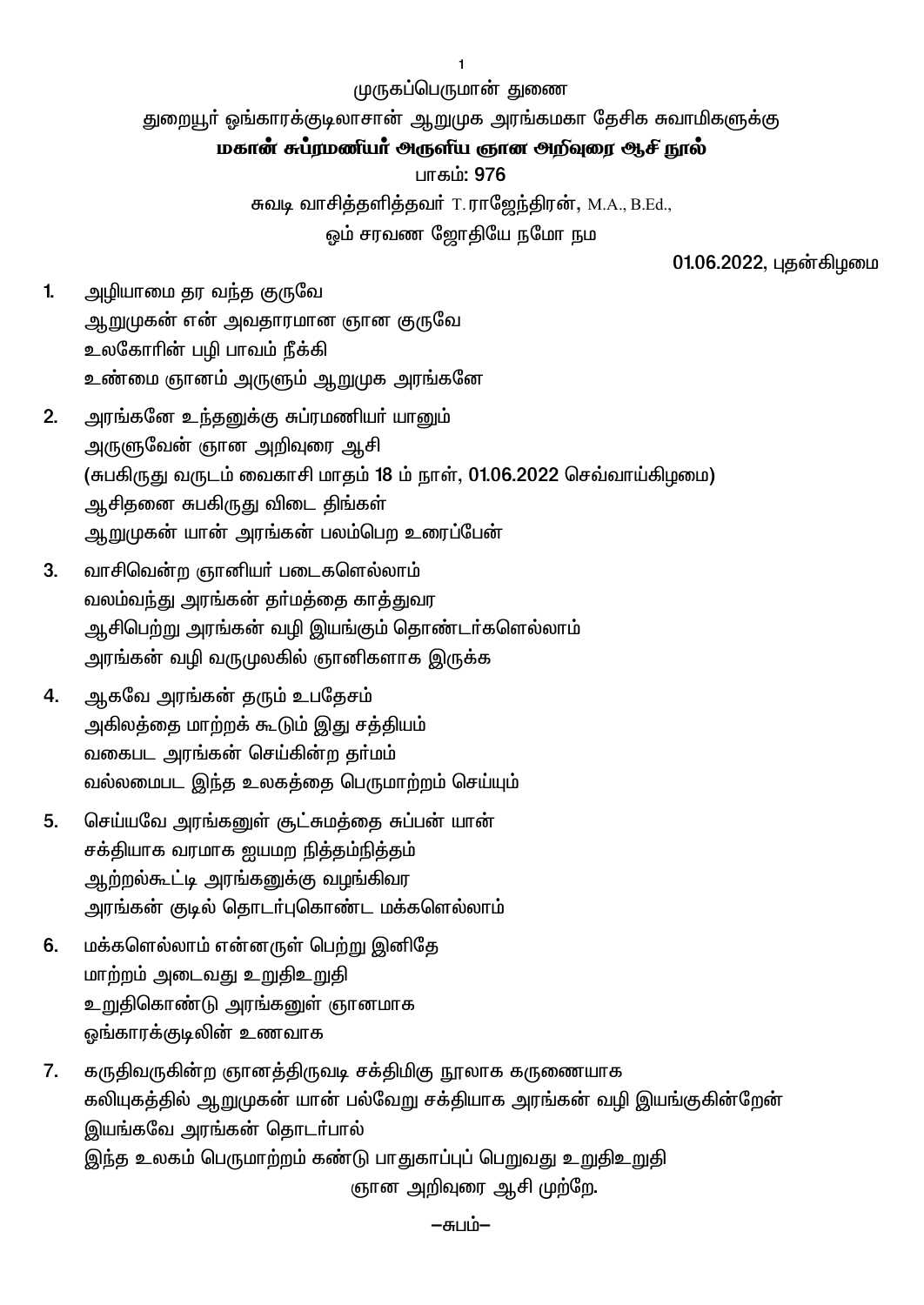இந்நூலில் முதல் கவியில் மூன்றாவது வரியில்,

<u>''உ</u>லகோரின் பழி பாவம் நீக்கி<sup>''</sup> என்று மகான் சுப்ரமணியர் அருளியுள்ளதில் பழி பாவம் குறித்து விளக்கம்:–

ஒரு மனிதனுக்கு பழிபாவம் வர, காரணம் பந்தபாசமே. பந்தபாசத்தின் காரணமாக பொருளின் மீது பற்று ஏற்படும். பொருள் பற்றின் காரணமாக சுயநலம் உண்டாகும், சுயநலத்தின் காரணமாக ''யான்<sup>''</sup> என்ற கர்வம் உண்டாகும். யான் என்ற கர்வத்தின் காரணமாக பிற உயிர்களுக்கு துன்பம் செய்து மகிழ்ச்சி அடைவான். பிற உயிர்களுக்கு செய்யும் துன்பமே, பழிபாவம் சூழ்ந்து கொள்ள ஏதுவாகும். மேற்கூறிய அனைத்தும் பழிபாவங்களுக்கு காரணங்களாகும். <u>பழி பாவம் இல்லாது வாழ உபாயம் :—</u>

ஒரு மனிதன் பழிபாவம் இல்லாமல் வாழ வேண்டுமென்றால், உயிர்க்கொலை தவிர்த்து, புலால் உணவினை மறுத்து, சுத்த சைவ உணவினை மேற்கொண்டு வாரம் ஒரு பசித்த ஏழைக்காவது அன்னதானமிட்டு வர வேண்டும். மேலும், பந்தபாசம் அற்றவனும், நீதிக்கும் ஞானத்திற்கும் தலைவனான ஞானபண்டிதன் முருகப்பெருமான் திருவடியை ''ஓம் சரவண ஜோதியே நமோ நம'' என்றும் ''ஒம் முருகப்பெருமான் திருவடிகள் போற்றி'' என்றும் காலை மாலை சிறிது நேரமாவது பூசித்து வர வேண்டும். பக்தியே மனிதனுக்கு தயை சிந்தையையும், பணிவையும் உண்டாக்கும். பணிவு உள்ளவர்களிடம் நல்ல பண்புகள் இருக்கும். ''யான்'' என்ற கர்வம் இருக்காது. இதுவே பழிபாவம் அற்ற வாழ்க்கையையும் உண்டாக்கும்.

# முத்திநெறி யறியாத மூர்க்கரொடு முயல்வேளைப் பத்திநெறி யறிவித்துப் பழவினைகள் பாறும்வண்ணஞ் சித்தமல மறுவித்துச் சிவமாக்கி யெனையாண்ட வத்தனெனக் கருளியவா றார்பெறுவா ரச்சோவே.

### – திருவாசகம் – 51. அச்சோப்பதிகம் – கவி எண் 1.

முருகப்பெருமான் திருவடியைப் பூசிக்கும் மக்களுக்கு மூர்க்கத்தனம் இருக்காது. அவர்கள் பணிவன்போடு இருப்பார்கள். மூர்க்கத்தனம் என்பதே யான் என்ற கர்வத்தினால் மற்றவர்களை பழி வாங்கும் உணர்ச்சியாகும்.

# பணிவுடையன் இன்சொலன் ஆதல் ஒருவற்கு அணிஅல்ல மற்றுப் பிற.

#### — திருக்குறள் — இனியவை கூறல் — குறள் எண் 95.

ஆதலே வழங்குவோனாகவும் உடையவனாகவும் இன்சொல் ஒருவனுக்கு வணக்கம் அணிகலனாகும்; மற்றைய அணிகள் அணிகள் அல்ல.

– நன்றி மு.வரதராசனார்.

பணிவும் கருணையும் கொண்ட முருகப்பெருமானை பூசிக்கும் மக்களுக்கு யான் என்ற கா்வம் இருக்காது. மேலும் அவர்களிடம் இன்சொற்கள் பேசி பழகும் தன்மையும் இருக்கும். பணிவு கொண்ட மக்கள் அடக்கமாகவும், பிறர் மதிக்கக் கூடிய வகையிலும் வாழ்வார்கள்.

# அடக்கம் அமரருள் உய்க்கும் அடங்காமை ஆரிருள் உய்த்து விடும்.

## – திருக்குறள் – அடக்கம் உடைமை – குறள் எண் 121.

அடக்கம் ஒருவனை உயர்த்தித் தேவருள் சேர்க்கும்; அடக்கம் இல்லாதிருத்தல், பொல்லாத இருள்போன்ற தீய வாழ்க்கையில் செலுத்திவிடும்.

– நன்றி மு.வரதராசனார்.

 $\overline{2}$